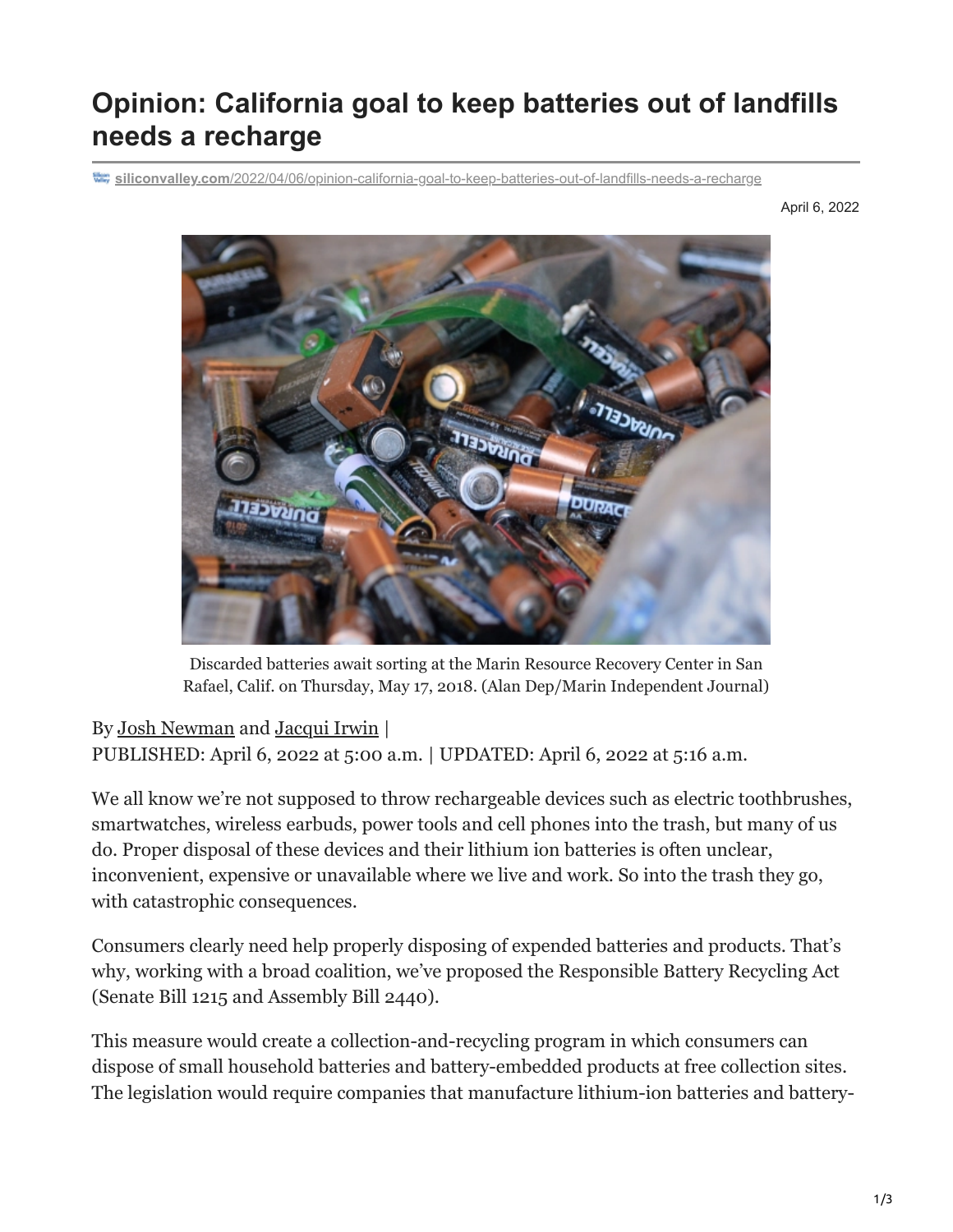embedded products sold in California to develop, finance and implement this program in collaboration with CalRecycle, the state office that oversees waste management, recycling and waste reduction programs.

When we add old batteries and products embedded with lithium-ion batteries to landfills, they can leach toxic, corrosive chemicals such as mercury, cadmium, lead and nickel into the soil and water table, which endangers the environment and human health. These chemicals are extremely difficult and expensive to clean up.

## AD  $\blacksquare$

Improperly discarded batteries can also cause destructive fires.

In 2018, a California Product Stewardship Council survey found that lithium-ion batteries had caused nearly 40% of fires at waste facilities over the previous two years. This issue gained added attention when, in 2016, a lithium-ion battery ignited a fire inside a waste recovery facility in San Carlos, resulting in nearly \$8.5 million in damages, a three-month facility closure with over 50 employees furloughed, and a six-fold increase in insurance premium costs. Fortunately, no one was injured in the blaze, but fires in such facilities risk employees' and firefighters' health and safety due to the combination of high heat and toxic fuel sources.

The Legislature recognized this problem years ago. In 2005, California banned lithium-ion batteries from the regular trash stream while requiring some retailers to provide a batteryreturn option. It was a good start: In 2020, more than 400,000 pounds of lithium-ion batteries were reported collected. That, unfortunately, is a fraction of those discarded. Resource Recycling Systems estimates that 75% to 92% of expended lithium-ion batteries are discarded improperly.

Most of us have a bag of used batteries in our junk drawer that we swear we'll properly discard at some point. But we lack a straightforward, simple disposal option. We won't be able to reduce the risk of waste facility fires or leaching chemicals until we create a system that's easy for consumers.

California already successfully employs this model, called extended producer responsibility, to properly dispose of and recycle a variety of consumer products made with hazardous or toxic materials, including carpeting, paint, mattresses, pharmaceuticals and medical needles. In recent years, these consumer-friendly programs have cut millions of dollars in costs for local governments while preventing these household hazardous waste products from ending up in landfills.

It's no wonder that the Statewide Commission on Recycling Markets & Curbside Recycling strongly recommends including lithium-ion batteries and battery-embedded products in such a program. In March 2021, the District of Columbia's all-battery bill officially passed into law, making it the first all-battery producer responsibility law in the country.